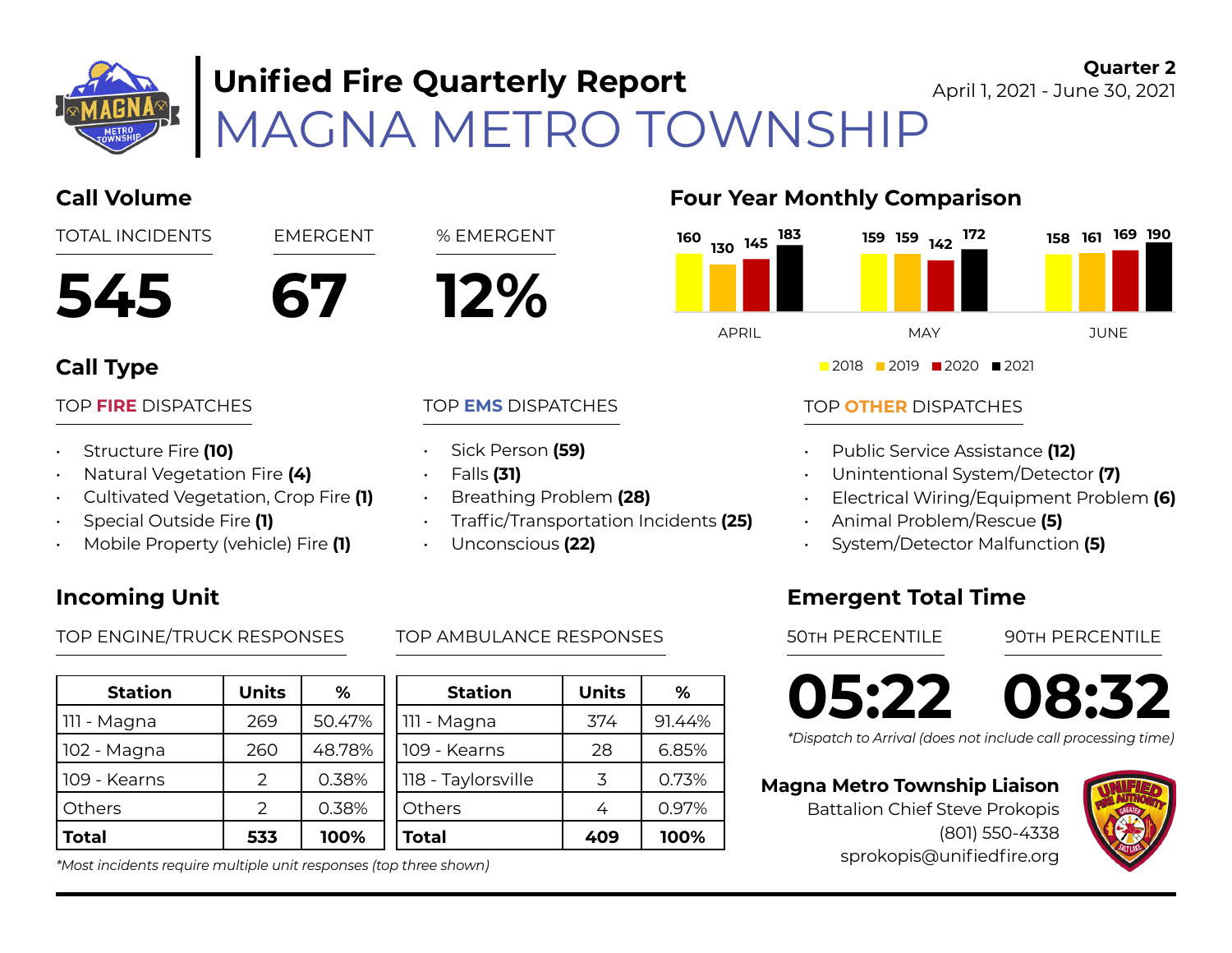## UFA CALL TYPE April 1 to June 30 2021





## **Magna Metro Township**

1 Mile  $\mathbf{0}$  $0.3 \quad 0.5$ 



7/2/2021